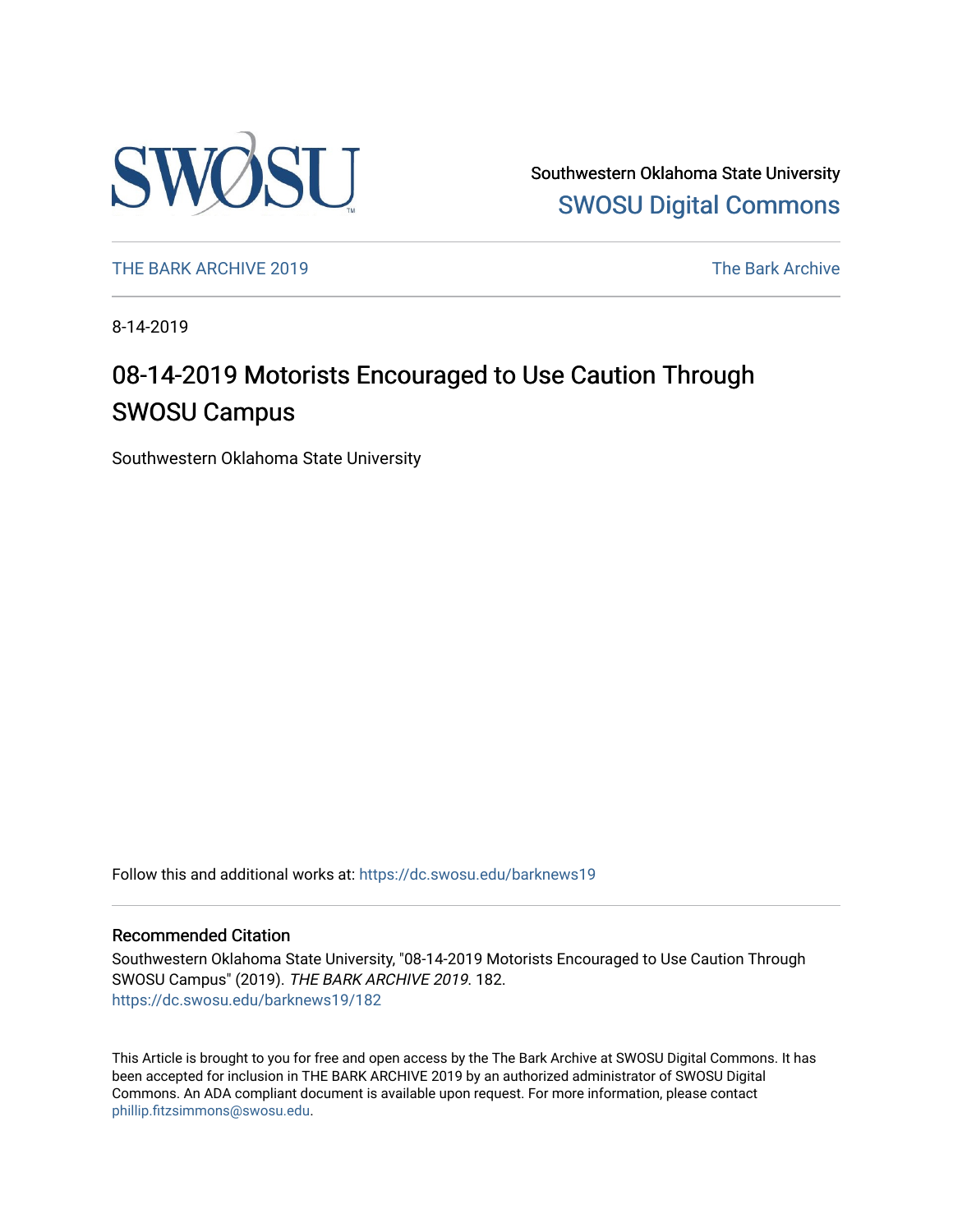

14 August,

## **Motorists Encouraged to Use Caution Through SWOSU Campus**

Southwestern Oklahoma State University fall semester classes begin August 19 on the Weatherford campus, and SWOSU Public Safety Director Kendra Brown advises area residents to use caution while driving through the campus area.

"We have new students each fall on campus that are not yet familiar with the way traffic flows through the area, so this is just a reminder to local motorists to exercise caution while driving on and around campus," Brown said.

Davis Road is one of the most traveled thoroughfares through campus so extra caution is needed there. In addition, as a reminder, the Campus Drive "U" is a one-way street in an east-to-west direction.

| Academics             | $\triangleright$ |
|-----------------------|------------------|
| Administration        | D                |
| Alumni and Foundation | $\mathsf D$      |
| Community             | D                |
| Events                | D                |
| Faculty and Staff     | D                |
| Miscellaneous         | $\mathsf D$      |
| Sayre                 | D                |
| <b>Students</b>       | $\triangleright$ |
|                       |                  |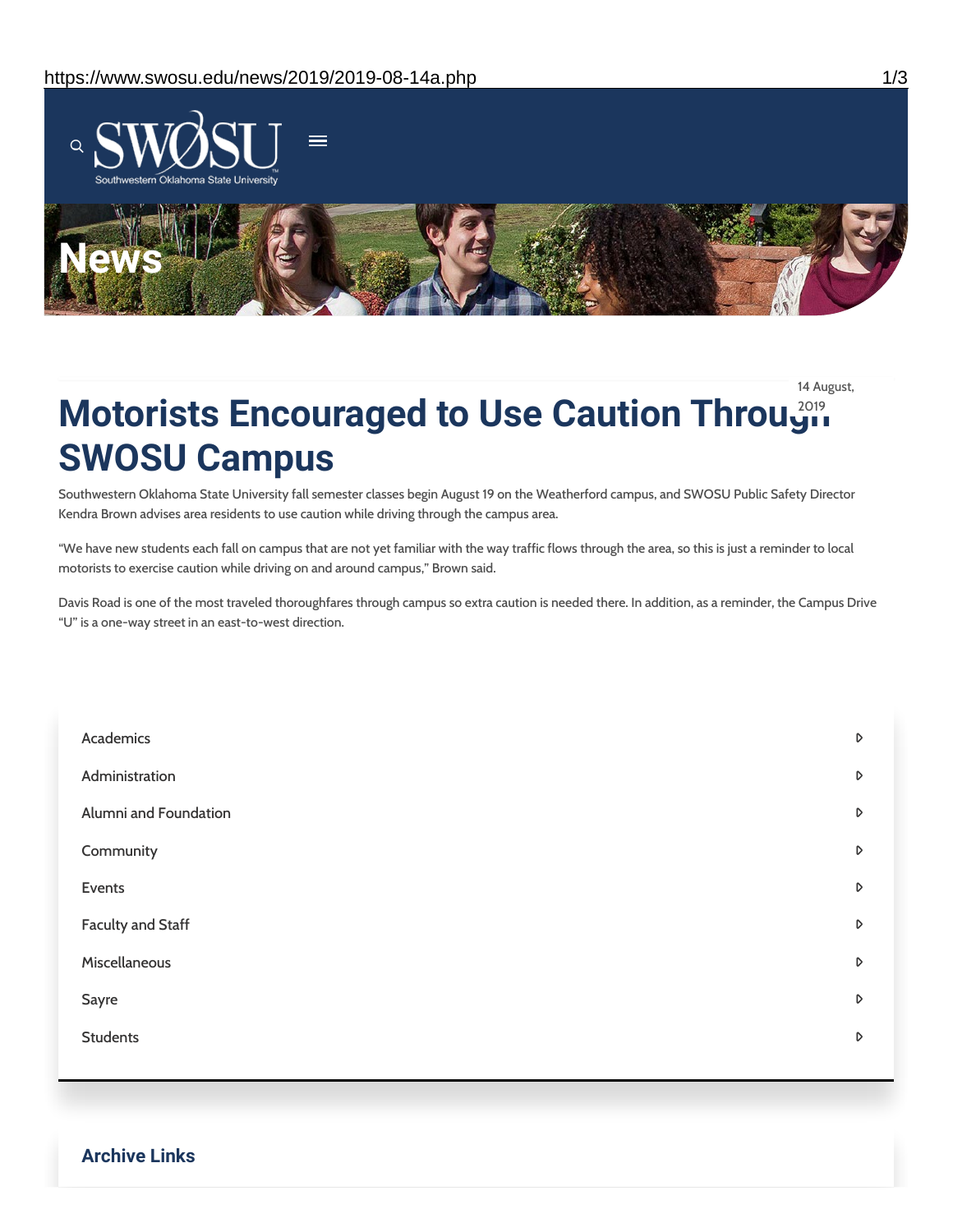| 2018    | D |
|---------|---|
| 2019    | D |
| 2020    | D |
| Archive | D |
|         |   |

# SWØSU

### Weatherford Campus

100 Campus Drive Weatherford, OK 73096

### Sayre Campus

409 E Mississippi Ave Sayre, OK 73662

fyom

Connect to Us

Contact [Information](https://www.swosu.edu/about/contact.php)

[University/Facility](https://www.swosu.edu/about/operating-hours.php) Hours

[Campus](https://map.concept3d.com/?id=768#!ct/10964,10214,10213,10212,10205,10204,10203,10202,10136,10129,10128,0,31226,10130,10201,10641,0) Map

Give to [SWOSU](https://standingfirmly.com/donate)

Shop [SWOSU](https://shopswosu.merchorders.com/)